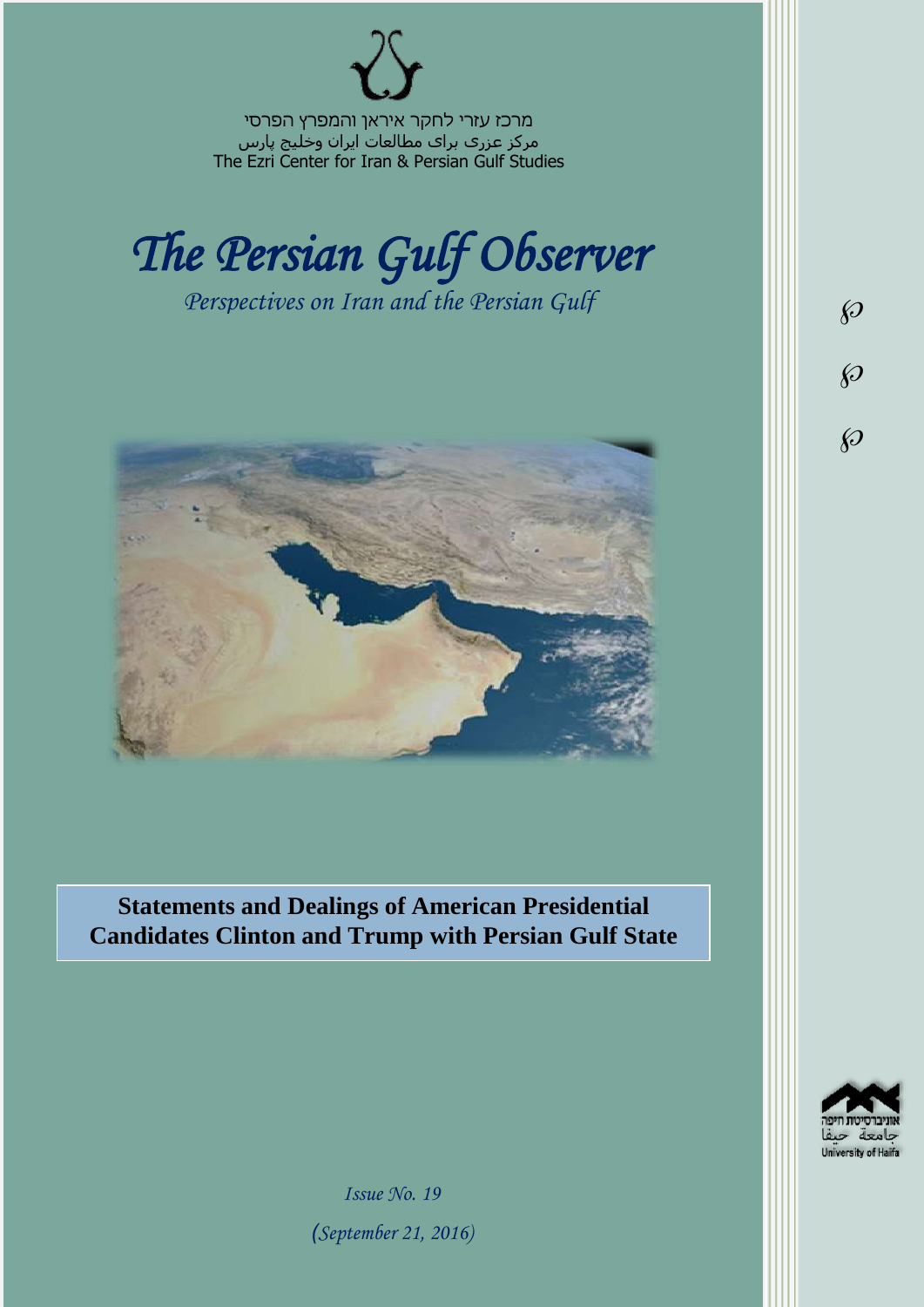The Ezri Center for Iran & Persian Gulf Studies at the University of Haifa is happy to launch The Persian Gulf Observer: Perspectives on Iran and the Persian Gulf. The Persian Gulf Observer will be published periodically, expressing the views and analysis of the Ezri center's researchers on various issues concerning the Persian Gulf region and the countries which lay by its shores. Attached please find the 19th issue written by Dr. Glen Segell on " Statements and Dealings of American Presidential Candidates Clinton and Trump with Persian Gulf State"

You are most welcome to follow the Ezri Center's twits at: <https://twitter.com/EzriCenter> , be our friend on Facebook: [https://www.facebook.com/pages/The-Ezri-Center-for-Iran-and-](https://www.facebook.com/pages/The-Ezri-Center-for-Iran-and-Persian-Gulf-Studies/141080069242626)[Persian-Gulf-Studies/141080069242626](https://www.facebook.com/pages/The-Ezri-Center-for-Iran-and-Persian-Gulf-Studies/141080069242626)

Watch and listen to conferences and lecturers in the Center's YouTube channel:

<https://www.youtube.com/channel/UCZdzvlhv7a8nxLjYZdaz68Q>

and visit our site:<http://gulfc.haifa.ac.il/>

You are also cordially invited to visit our site in Persian [www.TeHTel.com,](http://www.tehtel.com/) where you could find interesting material on various aspects of the life in Israel.

## DOG DOG DOG DOG DOG DOG DOG

מרכז עזרי לחקר איראן והמפרץ הפרסי באוניברסיטת חיפה שמח להשיק את :The Persian Gulf Observer

Perspectives on Iran and the Persian Gulf , בו יוצגו מאמרי דעה שיופצו בתדירות תקופתית, פרי- עטם של חוקרי המרכז על מגוון נושאים מאזור המפרץ הפרסי והמדינות השוכנות לחופיה.

להלן הגיליון התשעה-עשר ובו מאמר מאת ד"ר גלן סגל בנושא " Statements and Dealings of American Presidential "Candidates Clinton and Trump with Persian Gulf State

, https://twitter.com/EzriCenter אנו מזמינים אתכם לעקוב אחרי ציוצי המרכז בכתובת:

[https://www.facebook.com/pages/The-Ezri-Center-for-Iran-and-](https://www.facebook.com/pages/The-Ezri-Center-for-Iran-and-Persian-Gulf-Studies/141080069242626)

[Persian-Gulf-Studies/141080069242626](https://www.facebook.com/pages/The-Ezri-Center-for-Iran-and-Persian-Gulf-Studies/141080069242626)

לצפות ולהאזין לכנסים והרצאות בערוץ היו-טיוב של המרכז:

<https://www.youtube.com/channel/UCZdzvlhv7a8nxLjYZdaz68Q>

<http://gulfc.haifa.ac.il/> ולבקר אותנו באתר הבית

דוברי ויודעי הפרסית שביניכם מוזמנים לבקר באתר שלנו בשפה הפרסית [com.TeHTel.www](http://www.tehtel.com/) בו ניתן למצוא חומרים מעניינים על היבטים שונים של החיים בישראל.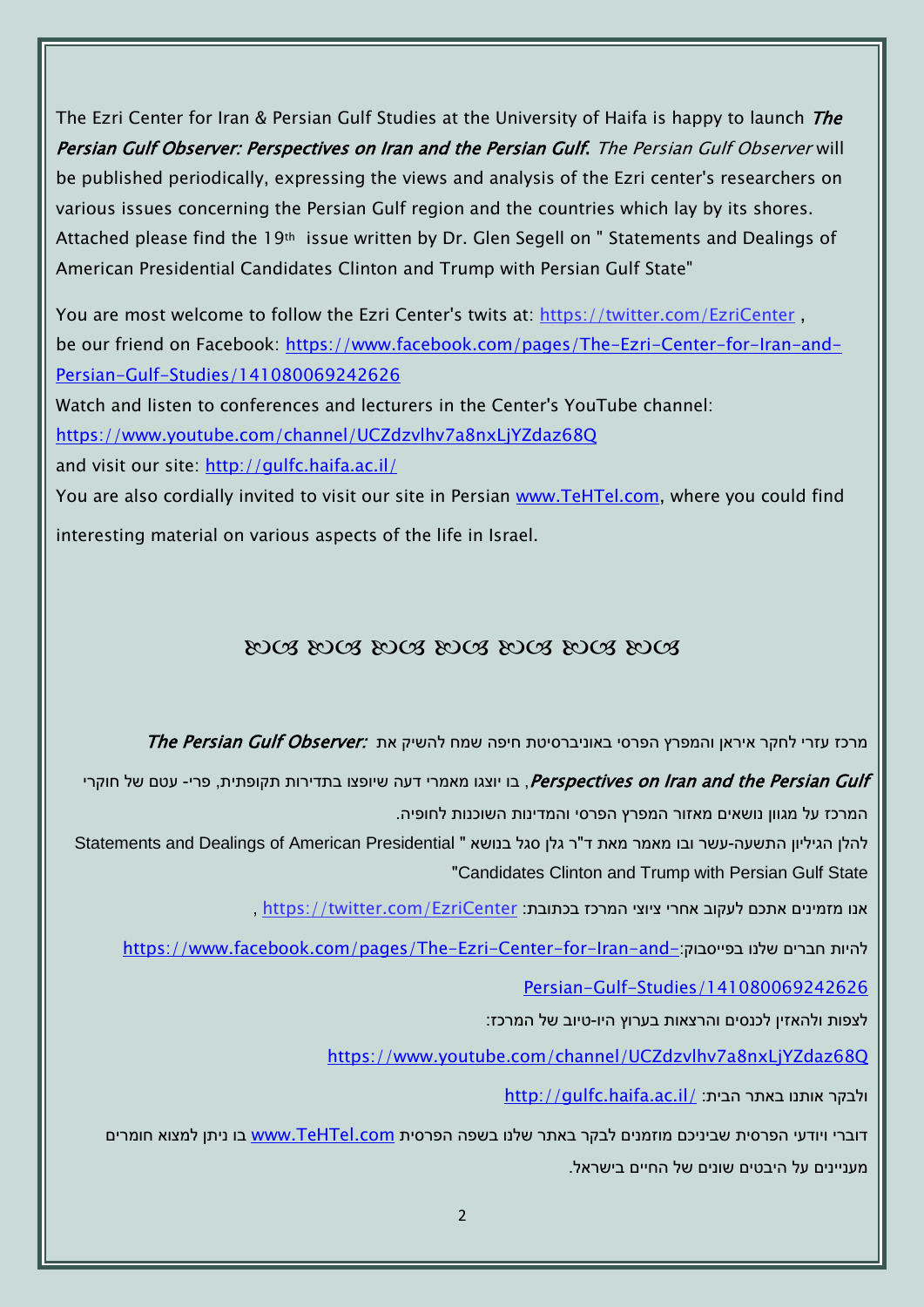## **Statements and Dealings of American Presidential Candidates Clinton and Trump with Persian Gulf States**

Dr. Glen Segell, Fellow, The Ezri Center for Iran & Persian Gulf Studies, University of Haifa

It is not possible to characterize the American Presidential elections as being solely an affair of, for and by American citizens. Every four years the world must face the results and consequences of who takes office in the White House. In the lead into this year's American Presidential elections in November both the Democratic and Republican Party candidates have expressed opinions about the Persian Gulf and have also had financial dealings with it. This paper will look at both candidates' statements and dealings and the views from Persian Gulf leaders and media.

The Republican Party's candidate to become the 45<sup>th</sup> President of the USA, Donald Trump, has been controversial in his statements that include calls to stop allowing foreign Muslims into the USA and to monitor or shut down mosques.<sup>1</sup> To him this may seem prudent election rhetoric given the small number of Muslim on the electoral registry and the larger number of those with feelings after 9/11. He has also made no distinction in verbally attacking both Saudi Arabia and Iran even threatening military force when elected. He has spoken against the former about not helping against Sunni militants, for the 9/11 attacks and for not taking in Syrian refugees;<sup>2</sup> and against the latter about the nuclear deal being a bad deal, and over confrontations with US Navy ships.<sup>3</sup> In the same voice he has also been pro-Israel over the Iran nuclear deal and Israel-Palestinian relations.<sup>4</sup>

However such political statements are dichotomous with his lifelong business interests and dealings. He has had an extensive record of successful financial dealings with an emphasis on the hotel, leisure and construction industry with many Persian Gulf States, except Iran.<sup>5</sup> These business deals are now suffering with large scale cancellations for products from his home and hotel brands. No comprehensive surveys of the area have been conducted though there is a view that Trump is racist and not suited for a political position such as presidency considering small polls in Egypt and Saudi Arabia<sup>6</sup>, editorials of newspapers (*Al Rai* Jordan, *Al Sharq Al Awsat* pan-Arab, *Al Nahar* Lebanon, *Akhbar al-Youm* Algeria, *Gulf News* (UAE)<sup>7</sup> and leaders' statements in Saudi Arabia<sup>8</sup> and Iran.<sup>9</sup>

The statements of the Democratic Party's candidate to become the 45<sup>th</sup> President of the USA, Hillary Clinton tend to be the opposite of those of Donald Trump for example "Muslims are peaceful and tolerant people and have nothing whatsoever to do with terrorism."<sup>10</sup> Such views relate solely to Muslims for as a former Secretary of State her actions can also be taken into consideration having expressed harsh words and in favouring sanctions against Iran.<sup>11</sup> She has also expressed disfavour and pursued action against Iranian proxies Hamas and Hizbollah, while in the same voice expressing support for Israel's security needs in this matter.<sup>12</sup>

While her stance against Iran is fierce this is not so with Saudi Arabia. Her financial dealings with Persian Gulf states especially Saudi Arabia and lesser so the UAE relate in main to The Clinton Foundation set up by her husband former President Bill Clinton and herself.<sup>13</sup> Saudi Arabia appears to have been a substantial donor to this foundation while rumours also proliferate that as much as 20% of her presidential election campaign is being funded by Saudi Arabia.<sup>14</sup>

This portrays closeness between the Clintons and the Saudi Royal Family not too dissimilar from that which might have existed between the Bush family and the Saudi Royal Family.<sup>15</sup>

That leads to a view that economics has supremacy over that of politics in world affairs confirmed by Editorials in *Al Watan* (Saudi Arabia) newspaper. Although not expressing a preference for either candidate they have placed the Republican Party above that of the Democrats because "the notion of democratic elections is based first and foremost on economic interests, not on the corridors of politics where the Democrats see in the principles of socialism a way to shrink the giants."<sup>16</sup>